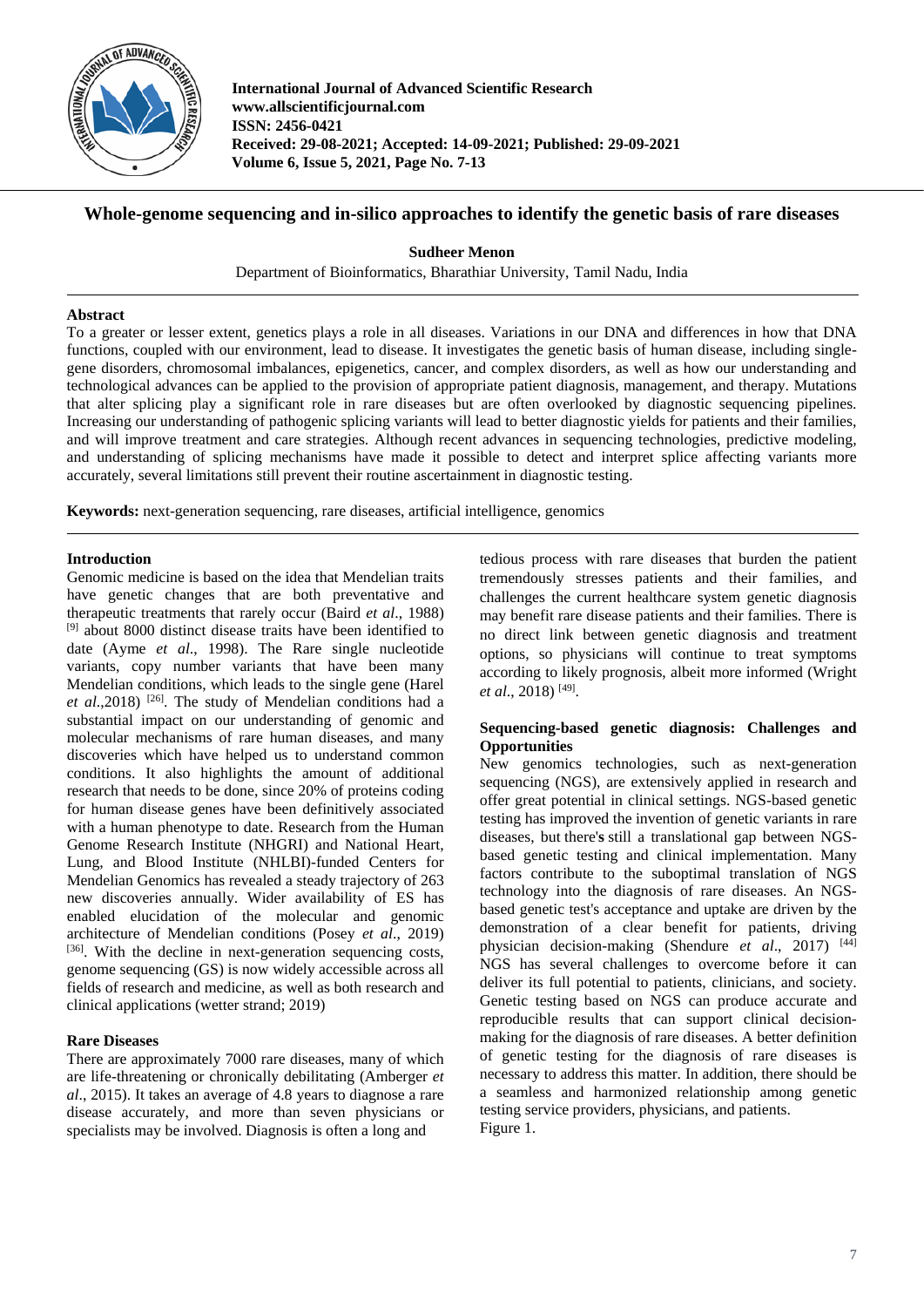



There are so many genetic disorders, so it is impossible to include more than a few examples in this review. These include Genetics Home Reference (http://ghr.nlm.nih.gov/edu/>), Gene Reviews (The 'Education' section at the National Human Genome Research Institute (https://www.genome.gov/education/), and Online Mendelian Inheritance in Man (http://www.omim.org/) are particularly useful on this

topic.).

Mutations refer to any heritable change in the DNA sequence, where heritable refers to somatic cell division. A change in DNA may have no consequence but can sometimes cause observable differences within the individual. Furthermore, this terminology carries negative implications and brings to mind the 'mutants in science. Variants may be further classified as benign or pathogenic.

|  | <b>Table 1:</b> Research Agency for Cancer Variant Classification |
|--|-------------------------------------------------------------------|
|--|-------------------------------------------------------------------|

| Variant classification | <b>Description</b>         | <b>Precautionary recommendations</b>                                                      | <b>Investigation required</b> |
|------------------------|----------------------------|-------------------------------------------------------------------------------------------|-------------------------------|
|                        | Surely pathogenic          | Complete high risk precaution as current guidance. Genetic testing for all family members |                               |
|                        | Relative pathogenic        | Complete high risk precaution as current guidance. Genetic testing for all family members |                               |
|                        | Uncertain                  | Precaution base on family history and other known<br>factors.                             | No genetic testing required.  |
|                        | Relative non<br>pathogenic | Cure as if "no mutation" detected                                                         | No genetic testing required.  |
|                        | Surely not pathogenic      | Cure as if "no mutation" detected                                                         | No genetic testing required.  |

Although increasing numbers of human DNA variants are identified. We are still unsure of the effect; these are termed variants of uncertain significance or VUS (Table 1). There are many different DNA variations in a population, referred to as alleles, and each allele represents a particular variation. Minor allele frequency has a 1% variant, so-called polymorphism.

## **Variants affecting only one nucleotide**

Mutations affecting only one nucleotide are termed single nucleotide variants or single nucleotide polymorphisms (Figure 2) depending upon the minor or allele frequency. The human genome is estimated to contain at least 11 million SNPs.

#### **Additions and deletions**

Deletions and insertions of less than 1000 bp are also relatively common in the human genome, with the smallest indels being the most frequent.

#### **Structural variations**

These affect DNA segments longer than 1000 base pairs (1 kb). They include translocations, inversions, large deletions, and copy number variants. Copy number variations are segments of our genome with sizes ranging from 1000 to millions of base pairs and copy numbers ranging from zero to several copies in healthy individuals (Figure 2). According to the analysis of many human genomes, approximately 12% of the human genome sequence contains CNVs. CNVs may include entire genes in their most extensive forms.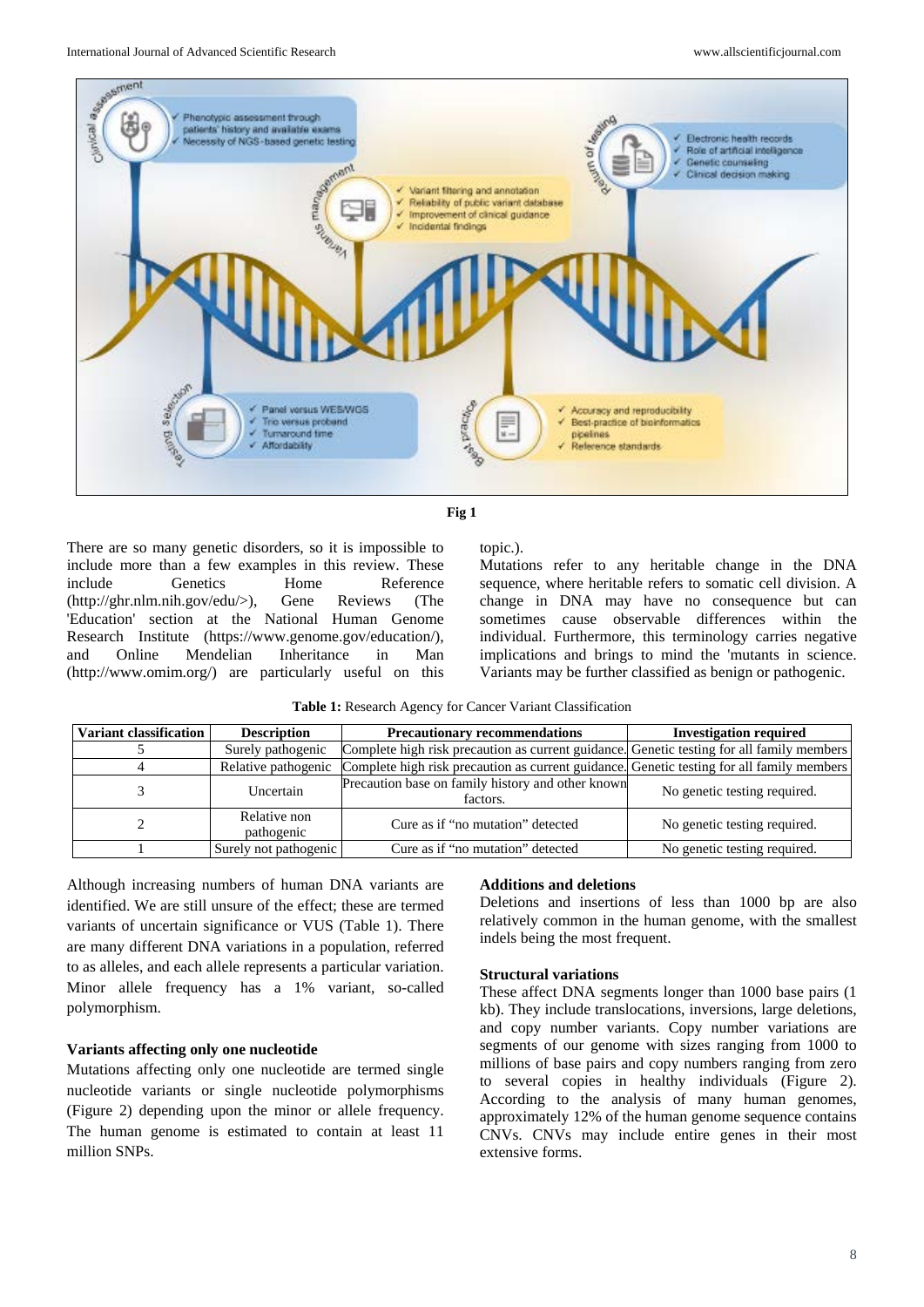

**Fig 2:** Different types of variations in human genomics.

#### **Is splicing mutation-caused disease common?**

The ATM and NF1 gene analysis estimate that about half of all disease-causing variants affect splicing. Scientists detected 44 changes in 52 patients with neurofibromatosis using cDNA genotyping. The majority of them disrupted splicing, including splicing variants, near-splice variants, and missense variants. The researchers examined 62 changes in ATM associated with ataxia-telangiectasia and found that half affected splicing. Both estimates rely on relatively small numbers of variants affecting single genes from cohorts of patients with certain disorders, which causes some bias in ascertainment and does not give a reliable estimate of the percentage of variants affecting splicing across the human genome (Teraoka *et al*., 1999; Ars *et al*., 2000) [46, 3].

A massively parallel approach to testing the effects of splicing can accurately quantify which variants disrupt splicing. Several examples have been published in recent years using saturation mutagenesis to examine all possible single nucleotide changes, generally focusing on short exons in disease-associated genes (Mueller *et al*., 2015) [35]. The group identified by 23% of identical variations decreased the inclusion of exon 7 to 70% of the mutant allele level (Soucek *et al*., 2019).

Randomly mutated minigenes were used to test alternative splicing of exon 11 in the gene RON (Braun *et al*., 2018)  $[10]$ . In the minigenes, which covered exons 10-12, including complete introns, there was an average of 3.6 variants in 97% of positions. To measure the impact of individual variants, a linear regression method was employed. In addition, 45% of constructs showed a change in inclusion level >10%, with a regression predicting over 90% of all positions in exon 11, and at least 50% of flanking intronic and exonic positions had at least one variant that affected

isoform usage >5%. Invasive tumors are associated with transcripts lacking exon 11 (Collesi *et al*., 1996) [17]. Around 70% of all variants increased or decreased exon inclusion in some way. Around 65% of SNVs affected splicing, while around 72% of double mutations affected it (Ke *et al*., 2018).The multiplexed functional assay of splicing using sort-seq is a reporter system based on constructs of 3 exons and two introns, where skipping of the central test exon reconstitutes fluorescence. DNA sequencing is used to identify constructs, with normalized read counts being used to generating an inclusion index for that construct (Cheung *et al*., 2019) [12].

## **Predictions based on silicon**

Many different tools are available to predict the impact of variants on pre-mRNA splicing. Still, there is no consensus on using them optimally, limiting their use in research and clinical settings. Under the American college of medical genetics and genomics guidelines, predictions from in silico tools may be used (Richards *et al*., 2015) [42]. In silico splicing, prediction tools must meet several criteria for integration into a clinical setting. First, the tool must be able to predict the functional impact of variants, which we will discuss below. Secondly, the tool should be easy to implement and the output should be easy to interpret. In addition, a single integrated platform for splicing abnormalities and other types of variation is likely to streamline analysis. Several tools for splicing prediction into a dedicated in silico splicing prediction window, including Max EntScan (Yeo and Burge, 2004)<sup>[50]</sup> and NNSPLICE (Reese *et al.*, 1997)<sup>[41]</sup> for predicting disruption to, or gain of, canonical splice sites, and ESEFinder (Cartegni *et al*., 2003) [11]. Alamut enables easy comparison of wild-type and variant sequences and can generate a report on splice sites or splicing enhancers (Wai *et al*., 2020) [47].

| L<br>n |  |
|--------|--|
| ۰,     |  |

|                             | <b>Minisattellites</b>                                                           | <b>Microsatellites</b>                             |  |
|-----------------------------|----------------------------------------------------------------------------------|----------------------------------------------------|--|
|                             | <b>Minisattellites</b>                                                           | <b>Microsatellites</b>                             |  |
| Number                      | Approximately 1500                                                               | Approximately 500000                               |  |
| Locations within our genome | Mainly near the ends of chromosomes<br>(telomeres)                               | Scattered throughout the length of all chromosomes |  |
| Element repeat length1      | Approximately 10 to $>100$ bp                                                    | $(12)$ 2 to approximately 6 bp                     |  |
|                             | Number of repeat units within the array Usually from approximately 60 to $>1000$ | Usually $\sim$ 6 to $\sim$ 14                      |  |
|                             | DNA fingerprinting                                                               | DNA profiling; genetic linkage studies             |  |
|                             | Variable number tandem repeats                                                   | VNTR, short tandem repeats (STR), simple sequence  |  |
|                             | (VNTR)                                                                           | repeats (SSR)                                      |  |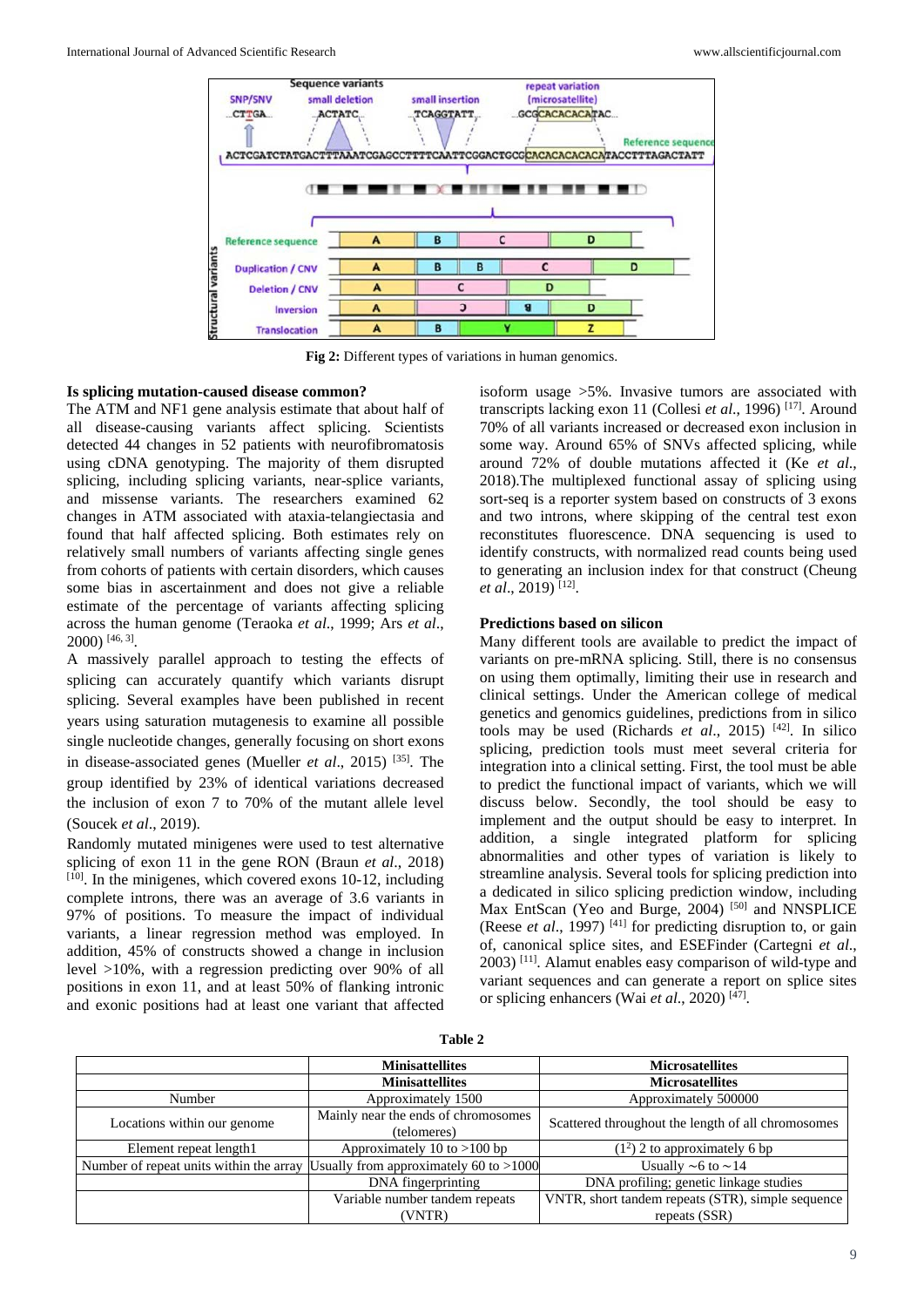## **RNA-seq Analysis of Splicing**

The major studies by using transcriptome for using different diseases and major group RNA-seq are rare in muscle disorders. In this study, muscle tissue mRNA was sequenced from 63 patients with suspected monogenic muscle disorders and compared to 184 control samples from the Genotype-Tissue Expression project (Cummings *et al*., 2017) [19]. There are different tissue types which have been developed for gene expression analysis like panel gene expression which have been introduced by different scientist (Gonorazky *et al*., 2019) [20]. With the GTEx data, it allowed comparisons of gene expression and exon splicing patterns in different tissues. Users can search for a gene, or gene panel of interest and compare across tissues to establish the most appropriate tissue to capture the RNA profile of interest (Aicher *et al*., 2020) [1].

## **Materials certified to be biological**

The best way to address systematic errors is to use a reference standard approach to evaluate diagnostic performance and reproducibility, and to establish best practices for variant calling. (Hardwick *et al*., 2017) [21]. Several professional organizations have recommended calibrating NGS measurements routinely with reference standards.

Development of reference materials, including wellcharacterized cell-based genetic materials and synthetic spike-in controls (li *et al*.,2018) Several laboratories now use Genome in a Bottle Consortium (GIAB) reference samples (e.g., NA12878) as process controls to estimate detection limits, ensure repeatability and reproducibility, and calibrate their NGS workflow (zook *et al.*,2016)<sup>[27, 52]</sup>.

- 1. The development of pan-ethnic reference materials. Genetic variations across global populations vary, resulting in regions with low complexity, low GC content, or repetitive sequence differences. Ethnic population-based reference material may not be adequate to cover genetic variants associated with rare diseases that have a wide geographical distribution and diverse epidemiology(consortium *et al*.,2015) [18].
- 2. Reference materials spiked to take account of matrix effects. The variant distribution within formalin-fixed, paraffin-embedded, or liquid biopsy-based samples from rare disease patients may be very different from that seen in normal tissues (Robbe *et al*.,2018) [43].
- 3. Rare disease-specific reference materials. Healthy donor-based reference material may only cover a tiny proportion of the causative variants of rare diseases. A solution that may be feasible is to refine the development of reference material using human induced pluripotent stem cells that harbor pathologic variants. Genetic Testing Reference Materials Coordination Program (GET-RM) efforts aim to coordinate a self-sustaining community effort to improve the availability of suitable and characterized reference materials for inherited diseases and pharmacogenomics (Kalman *et al*., 2016) [27].
- 4. Reference material development through genome editing. Recent advances in bioengineering, including genome editing, can be used to introduce specific genetic variants into cells. It will lead to synthetic reference material that includes causal variants for rare diseases (Zhang *et al*., 2017) [51].

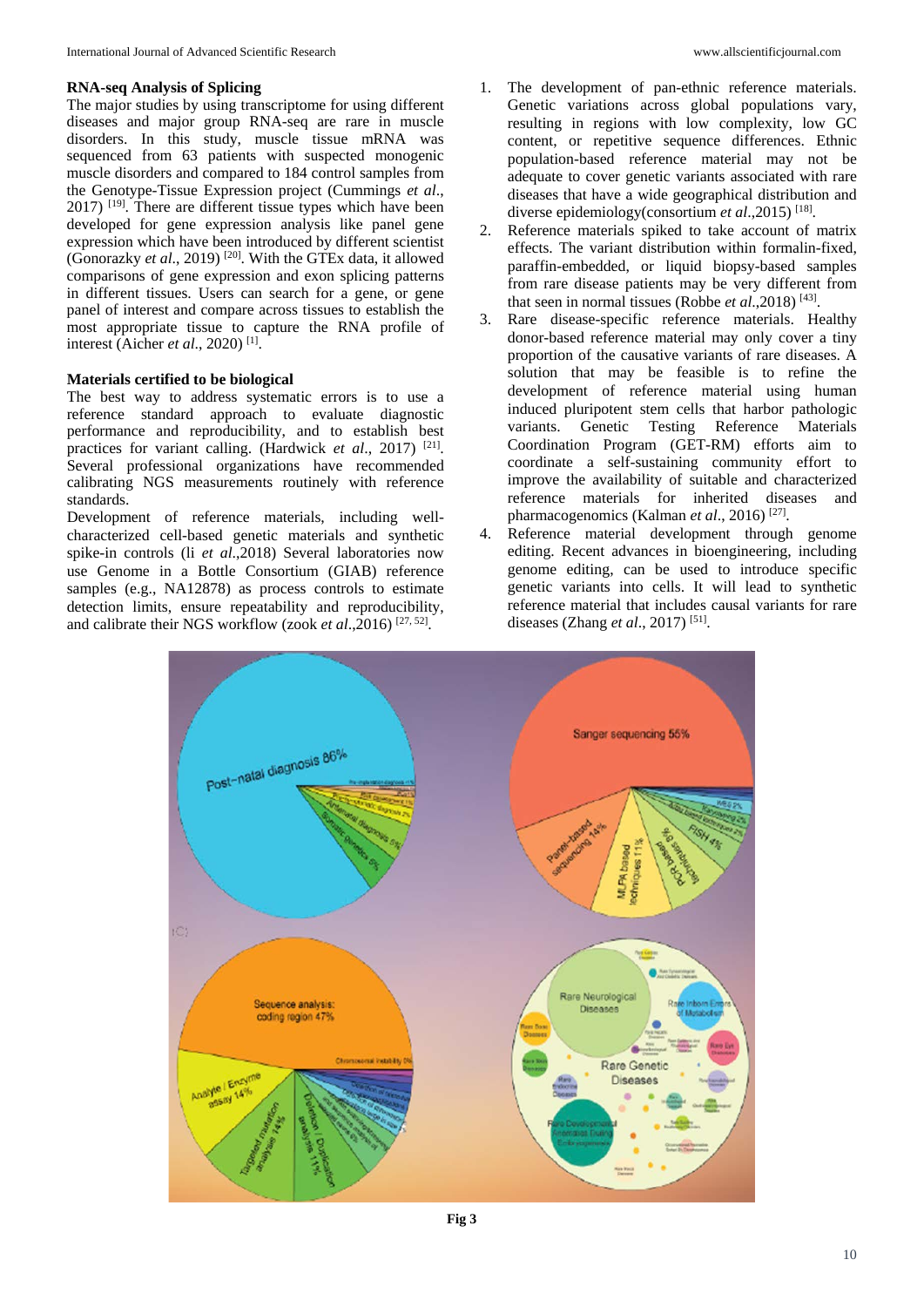## **Conclusion**

Splicing errors have severe consequences on gene function that lead to disease. By developing a multiplexed functional splicing assay using Sort-seq, we explore how genetic variation affects exon recognition. Exome Aggregation Consortium variants found within or adjacent to 2,198 human exons accounted for 3.8% (1,050) of large-effect splice disrupting variants. Importantly, we find that 83% of SDVs are situated outside of canonical splice sites, are distributed evenly between distinct exonic and intronic regions, and are difficult to predict a priori. It appears that even outside the context of disease, extant, rare genetic variants can have significant functional effects on splicing and allows their empirical assessment at scale. With the advances and improvements discussed in this review, we are closer than ever to identifying and determining the effects of variants on splicing. The discovery of these variants in the clinic could significantly impact diagnostic yields across rare diseases. The rise of splice-modifying therapies offers hope to those suffering from rare disorders. However, there is still a great deal of work to do, and the potential reward for the effort would be invaluable.

## **Abbreviations**

Multiplexed functional assay of splicing using Sort-seq (MFASS).

Exome Aggregation Consortium (ExAC)

Splice-Disrupting variants (SDVs).

American College of Medical Genetics and Genomics (ACMG)

Genotype-Tissue Expression (GTEx)

PAGE panel gene expression

# **Reference**

- 1. Aicher JK, Jewell P, Vaquero-Garcia J, Barash Y, Bhoj EJ. Mapping RNA splicing variations in clinically accessible and nonaccessible tissues to facilitate Mendelian disease diagnosis using RNA-seq. Genetics in Medicine,2020:22(7):1181-1190.
- 2. Amberger JS, Bocchini CA, Schiettecatte F, Scott AF, Hamosh A. OMIM. org: Online Mendelian Inheritance in Man (OMIM®), an online catalog of human genes and genetic disorders. Nucleic acids research, 2015:43(D1), D789-D798.
- 3. Ars E, Serra E, García J, Kruyer H, Gaona A, Lázaro C, Estivill X. Mutations affecting mRNA splicing are the most common molecular defects in patients with neurofibromatosis type 1. Human molecular genetics,2000:9(2):237-247
- 4. Aymé S, Urbero B, Oziel D, Lecouturier E, Biscarat AC. Information on rare diseases: the Orphanet project. La Revue de médecine interne,1998:19:376S-377S.
- 5. Sudheer Menon. "Preparation and computational analysis of Bisulphite sequencing in Germfree Mice" International Journal for Science and Advance Research In Technology,2020:6(9):557-565.
- 6. Sudheer Menon, Shanmughavel Piramanayakam and Gopal Agarwal. "Computational identification of promoter regions in prokaryotes and Eukaryotes" EPRA International Journal of Agriculture and Rural Economic Research (ARER),2021:9(7):21-28.
- 7. Sudheer Menon. "Bioinformatics approaches to understand gene looping in human genome" EPRA

International Journal of Research & Development (IJRD),2021:6(7):170-173.

- 8. Sudheer Menon. "Insilico analysis of terpenoids in Saccharomyces Cerevisiae"international Journal of Engineering Applied Sciences and Technology, 2021, 6(1). ISSN No. 2455-2143, PP(43-52).
- 9. Baird PA, Anderson TW, Newcombe HB, Lowry RB. Genetic disorders in children and young adults: a population study. American journal of human genetics,1988:42(5):677.
- 10. Braun S, Enculescu M, Setty ST, Cortés-López M, de Almeida BP, Sutandy FR, Zarnack K. Decoding a cancer-relevant splicing decision in the RON protooncogene using high-throughput mutagenesis. Nature communications,2018:9(1):1-18.
- 11. Cartegni L, Wang J, Zhu Z, Zhang MQ, Krainer AR. ESE finder: a web resource to identify exonic splicing enhancers. Nucleic acids research,2003:31(13):3568- 3571.
- 12. Cheung R, Insigne KD, Yao D, Burghard CP, Wang J *et al*. A multiplexed assay for exon recognition reveals that an unappreciated fraction of rare genetic variants cause large-effect splicing disruptions. Molecular cell,2019:73(1):183-194.
- 13. Sudheer Menon. "Computational analysis of Histone modification and TFBs that mediates gene looping" Bioinformatics, Pharmaceutical, and Chemical Sciences (RJLBPCS),2021:7(3):53-70.
- 14. Sudheer Menon Shanmughavel piramanayakam, Gopal Prasad Agarwal "FPMD-Fungal promoter motif database: A database for the Promoter motifs regions in fungal genomes" EPRA International Journal of Multidisciplinary research,2021:7(7):620-623.
- 15. Sudheer Menon, Shanmughavel Piramanayakam, Gopal Agarwal. Computational Identification of promoter regions in fungal genomes, International Journal of Advance Research, Ideas and Innovations in Technology,2021:7(4):908-914.
- 16. Sudheer Menon, Vincent Chi Hang Lui, Paul Kwong Hang Tam. Bioinformatics methods for identifying hirschsprung disease genes, International Journal for Research in Applied Science & Engineering Technology (IJRASET),2021:9(VII):2974-2978.
- 17. Collesi C, Santoro MM, Gaudino G, Comoglio PM. A splicing variant of the RON transcript induces constitutive tyrosine kinase activity and an invasive phenotype. Molecular and cellular biology, 1996:16(10):5518-5526.
- 18. Consortium GP, Auton A, Brooks LD, Durbin RM, Garrison EP, Kang HM. A global reference for human genetic variation. Nature, 2015:526(7571):68-74.
- 19. Cummings BB, Marshall JL, Tukiainen T, Lek M, Donkervoort S, Foley AR. Genotype-Tissue Expression Consortium. Improving genetic diagnosis in Mendelian disease with transcriptome sequencing. Science translational medicine, 2017, 9(386).
- 20. Gonorazky HD, Naumenko S, Ramani AK, Nelakuditi V, Mashouri P, Wang P *et al*. Expanding the boundaries of RNA sequencing as a diagnostic tool for rare Mendelian disease. The American Journal of Human Genetics,2019:104(3):466-483.
- 21. Hardwick SA, Deveson IW, Mercer TR. Reference standards for next-generation sequencing. Nature Reviews Genetics,2017:18(8):473-484.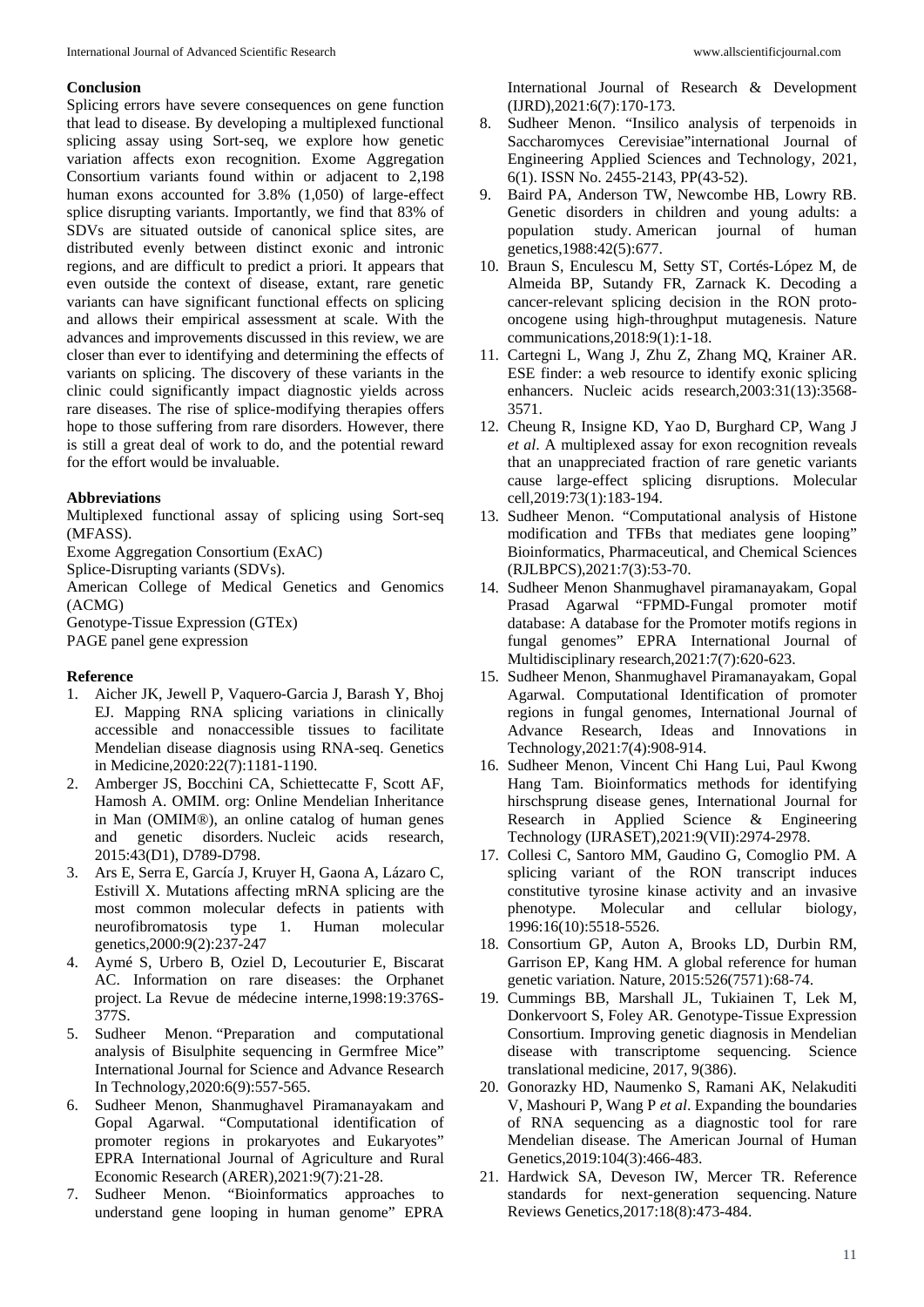- 22. Sudheer Menon, Bioinformatics approaches to understand the role of African genetic diversity in disease, International Journal Of Multidisciplinary Research In Science, Engineering and Technology (IJMRSET),2021:4(8):1707-1713.
- 23. Sudheer Menon. Comparison of High-Throughput Next generation sequencing data processing pipelines, International Research Journal of Modernization in Engineering Technology and Science (IRJMETS),2021:3(8):125-136.
- 24. Sudheer Menon. Evolutionary analysis of SARS-CoV-2 genome and protein insights the origin of the virus, Wuhan, International Journal of Creative Research Thoughts (IJCRT),2021:9(8):b696-b704.
- 25. Sudheer Menon, Vincent Chi Hang Lui, Paul Kwong Hang Tam. A step-by-step work flow of Single Cell RNA sequencing data analysis, International Journal for Scientific Research and Development (IJSRD), 2021:9(6):1-13.
- 26. Harel T, Lupski JR. Genomic disorders 20 years on mechanisms for clinical manifestations. Clinical genetics,2018:93(3):439-449.
- 27. Kalman LV, Datta V, Williams M, Zook JM, Salit M. L *et al*. Development and characterization of reference materials for genetic testing: focus on public partnerships. Annals of Laboratory Medicine, 2016:36(6):513-520.
- 28. Ke S, Anquetil V, Zamalloa JR, Maity A, Yang A, Arias MA, Chasin LA. Saturation mutagenesis reveals manifold determinants of exon definition. Genome research,2018:28(1):11-24.
- 29. Sudheer Menon. Computational characterization of Transcription End sites in Human Genome, International Journal of All Research Education and Scientific Methods (IJRESM),2021:9(8):1043-1048.
- 30. Sudheer Sivasankaran Menon, Shanmughavel Piramanayakam. Insilico prediction of gyr A and gyr B in Escherichia coli insights the DNA-Protein interaction in prokaryotes, International Journal of Multidisciplinary Research and Growth Evaluation, (IJMRD),2021:2(4):709-714.
- 31. Sudheer Menon, Vincent Chi Hang Lui and Paul Kwong Hang Tam Bioinformatics tools and methods to analyze single cell RNA sequencing data, International Journal of Innovative Science and Research Technology, (IJISRT),2021:6(8):282-288.
- 32. Sudheer Menon. Computational genome analysis for identifying Biliary Atresia genes, International Journal of Biotechnology and Microbiology, (IJBM), 2021:3(2):29-33.
- 33. Li H, Bloom JM, Farjoun Y, Fleharty M, Gauthier L, Neale B *et al*. A synthetic-diploid benchmark for accurate variant-calling evaluation. Nature methods, 2018:15(8):595-597.
- 34. Lionel AC, Costain G, Monfared N, Walker S, Reuter MS, Hosseini SM, Marshall CR. Improved diagnostic yield compared with targeted gene sequencing panels suggests a role for whole-genome sequencing as a firsttier genetic test. Genetics in Medicine,2018:20(4):435- 443.
- 35. Mueller WF, Larsen LS, Garibaldi A, Hatfield GW, Hertel KJ. The silent sway of splicing by synonymous substitutions. Journal of Biological Chemistry, 2015:290(46):27700-27711.
- 36. Posey JE, O'Donnell-Luria AH, Chong JX, Harel T, Jhangiani SN, Akdemir ZHC *et al*. Insights into genetics, human biology and disease gleaned from family based genomic studies. Genetics in Medicine,2019:21(4):798-812.
- 37. Sudheer Menon. Recent Insilco advancements in genome analysis and characteristics of SARS-Cov2. International Journal of Biology Research, (IJBR),2021:6(3):50-54.
- 38. Sudheer Menon. Bioinformatics methods for identifying Human disease genes, International Journal of Biology Sciences, (IJBR),2021:3(2):1-5.
- 39. Sudheer Menon. SARS-CoV-2 Genome structure and protein interaction map, insights to drug discovery, International Journal of Recent Scientific Research, (IJRSR),2021:12(8):42659-42665.
- 40. Sudheer Menon. Insilico Insights to Mutational and Evolutionary aspects of SARS-Cov2, International Journal of Multidisciplinary Research and Development, (IJMRD),2021:8(8):167-172.
- 41. Reese MG, Eeckman FH, Kulp D, Haussler D. Improved splice site detection in Genie. Journal of computational biology,1997:4(3):311-323.
- 42. Richards S, Aziz N, Bale S, Bick D, Das S, Gastier-Foster J *et al*. Standards and guidelines for the interpretation of sequence variants: a joint consensus recommendation of the American College of Medical Genetics and Genomics and the Association for Molecular Pathology. Genetics in medicine, 2015:17(5):405-423.
- 43. Robbe P, Popitsch N, Knight SJ, Antoniou P, Becq JHe M, Schuh A. Clinical whole-genome sequencing from routine formalin-fixed, paraffin-embedded specimens: pilot study for the 100,000 Genomes Project. Genetics in Medicine,2018:20(10):1196-1205.
- 44. Shendure J, Balasubramanian S, Church GM, Gilbert W, Rogers J, Schloss JA *et al*. DNA sequencing at 40: past, present and future. Nature,2017:550(7676):345- 353.
- 45. Souček P, Réblová K, Kramárek M, Radová L, Grymová T, Hujová P *et al*. High-throughput analysis revealed mutations' diverging effects on SMN1 exon 7 splicing. RNA biology,2019:16(10):1364-1376.
- 46. Teraoka SN, Telatar M, Becker-Catania S, Liang T, Önengüt S, Tolun A *et al*. Splicing defects in the ataxiatelangiectasia gene, ATM: underlying mutations and consequences. The American Journal of Human Genetics,1999:64(6):1617-1631.
- 47. Wai HA, Lord J, Lyon M, Gunning A, Kelly H, Cibin P *et al*. Blood RNA analysis can increase clinical diagnostic rate and resolve variants of uncertain significance. Genetics in Medicine,2020:22(6):1005- 1014.
- 48. Wetterstrand KA. DNA Sequencing Costs: Data from the NHGRI Genome Sequencing Program (GSP) Available at: www.genome.gov/sequencingcostsdata.
- 49. Wright CF, FitzPatrick DR, Firth HV. Paediatric genomics: diagnosing rare disease in children. Nature Reviews Genetics,2018:19(5):253-268.
- 50. Yeo G, Burge CB. Maximum entropy modeling of short sequence motifs with applications to RNA splicing signals. Journal of computational biology,2004:11(2-3), 377-394.
- 51. Zhang Z, Zhang Y, Gao F, Han S, Cheah KS, Tse HF, Lian Q. CRISPR/Cas9 genome-editing system in